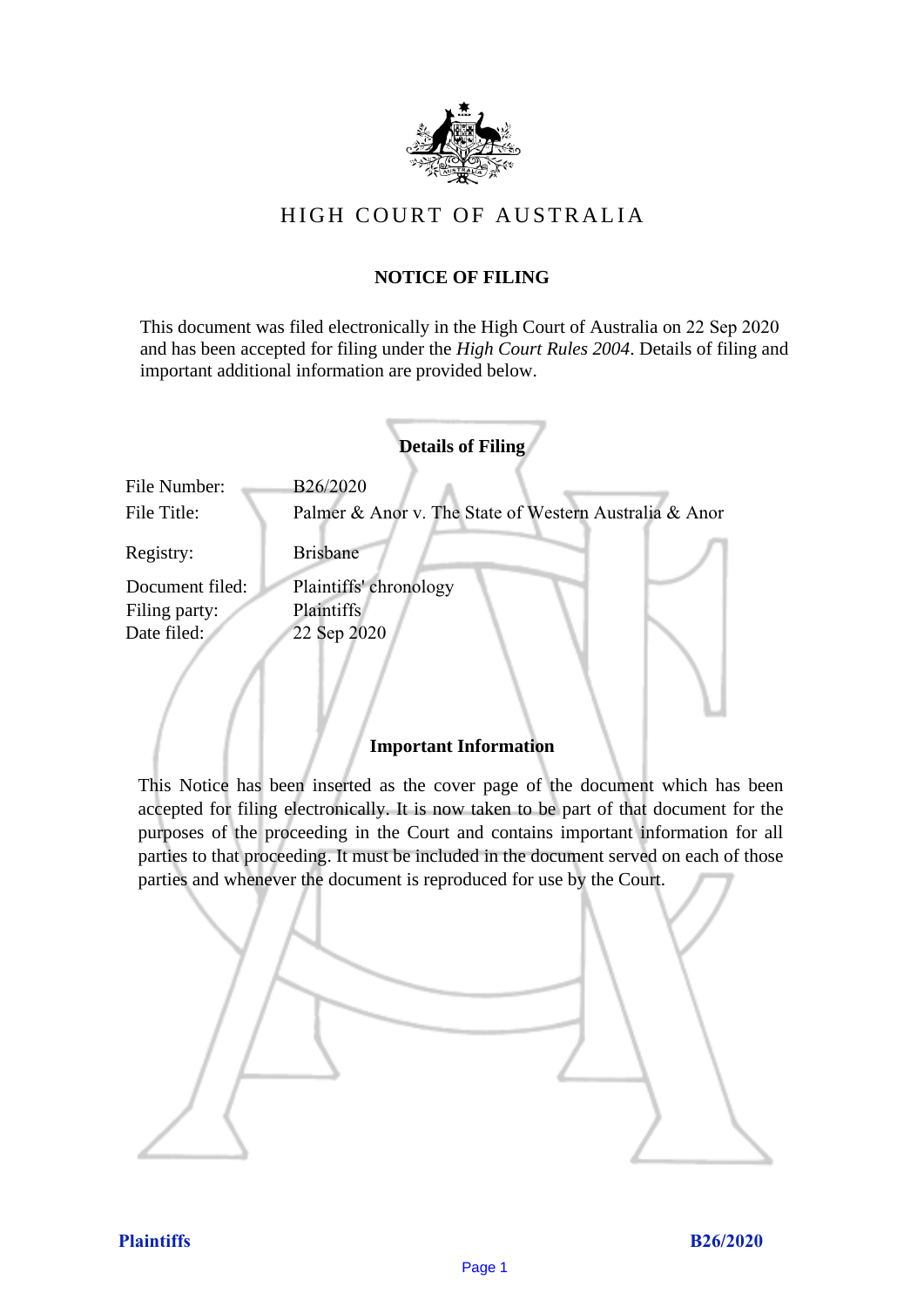#### IN THE HIGH COURT OF AUSTRALIA IN THE HIGH COURT OF AUSTRALIA BRISBANE REGISTRY No. B26 of 2020

## 20 **PLAINTIFFS' CHRONOLOGY** 20 PLAINTIFFS' CHRONOLOGY

### **PART I: CERTIFICATION** PART I: CERTIFICATION

## **PART II: CHRONOLOGY** PART Il: CHRONOLOGY

|                                                                       |                                                            |                                                                                   |                                                                                | B <sub>26</sub> /2020 |
|-----------------------------------------------------------------------|------------------------------------------------------------|-----------------------------------------------------------------------------------|--------------------------------------------------------------------------------|-----------------------|
|                                                                       | IN THE HIGH COURT OF AUSTRALIA<br><b>BRISBANE REGISTRY</b> |                                                                                   | No. B26 of 2020                                                                |                       |
|                                                                       | <b>BETWEEN:</b>                                            |                                                                                   | <b>Clive Frederick Palmer</b><br><b>First Plaintiff</b>                        |                       |
|                                                                       |                                                            | Mineralogy Pty Ltd ABN 65 010 582 680                                             | <b>Second Plaintiff</b>                                                        |                       |
|                                                                       |                                                            |                                                                                   | and                                                                            |                       |
|                                                                       |                                                            |                                                                                   | The State of Western Australia<br><b>First Defendant</b>                       |                       |
|                                                                       |                                                            |                                                                                   | Christopher John Dawson<br><b>Second Defendant</b>                             |                       |
|                                                                       |                                                            | <b>PLAINTIFFS' CHRONOLOGY</b>                                                     |                                                                                |                       |
|                                                                       | <b>PART I: CERTIFICATION</b>                               |                                                                                   |                                                                                |                       |
| 1.                                                                    | on the internet.                                           | The plaintiffs certify that this chronology is in a form suitable for publication |                                                                                |                       |
|                                                                       | <b>PART II: CHRONOLOGY</b>                                 |                                                                                   |                                                                                |                       |
|                                                                       | No. Date                                                   | Event                                                                             | Reference                                                                      |                       |
| 1.                                                                    | December 2019                                              | SARS-CoV-2 and COVID-19                                                           | <b>Court Book</b>                                                              |                       |
|                                                                       |                                                            | first detected in Wuhan, China                                                    | $(CB)$ p.350;                                                                  |                       |
|                                                                       |                                                            |                                                                                   | Third Amended                                                                  |                       |
|                                                                       |                                                            |                                                                                   |                                                                                |                       |
|                                                                       |                                                            |                                                                                   | Defence                                                                        |                       |
|                                                                       |                                                            |                                                                                   | (Defence) par.                                                                 |                       |
|                                                                       |                                                            |                                                                                   | $11(a)-(b)$ at CB                                                              |                       |
|                                                                       |                                                            |                                                                                   | p.41.                                                                          |                       |
| 2.                                                                    | 25 January 2020                                            | First case of COVID-19 detected                                                   | $CB$ p.266                                                                     |                       |
|                                                                       |                                                            | in Australia                                                                      |                                                                                |                       |
|                                                                       |                                                            |                                                                                   |                                                                                |                       |
| Jonathan Shaw, Solicitor<br>17/240 Queen Street<br>Brisbane, QLD 4000 |                                                            |                                                                                   | Telephone: (07) 3532 3849<br>Email: j.c.shaw@bigpond.com<br>Ref: Jonathan Shaw |                       |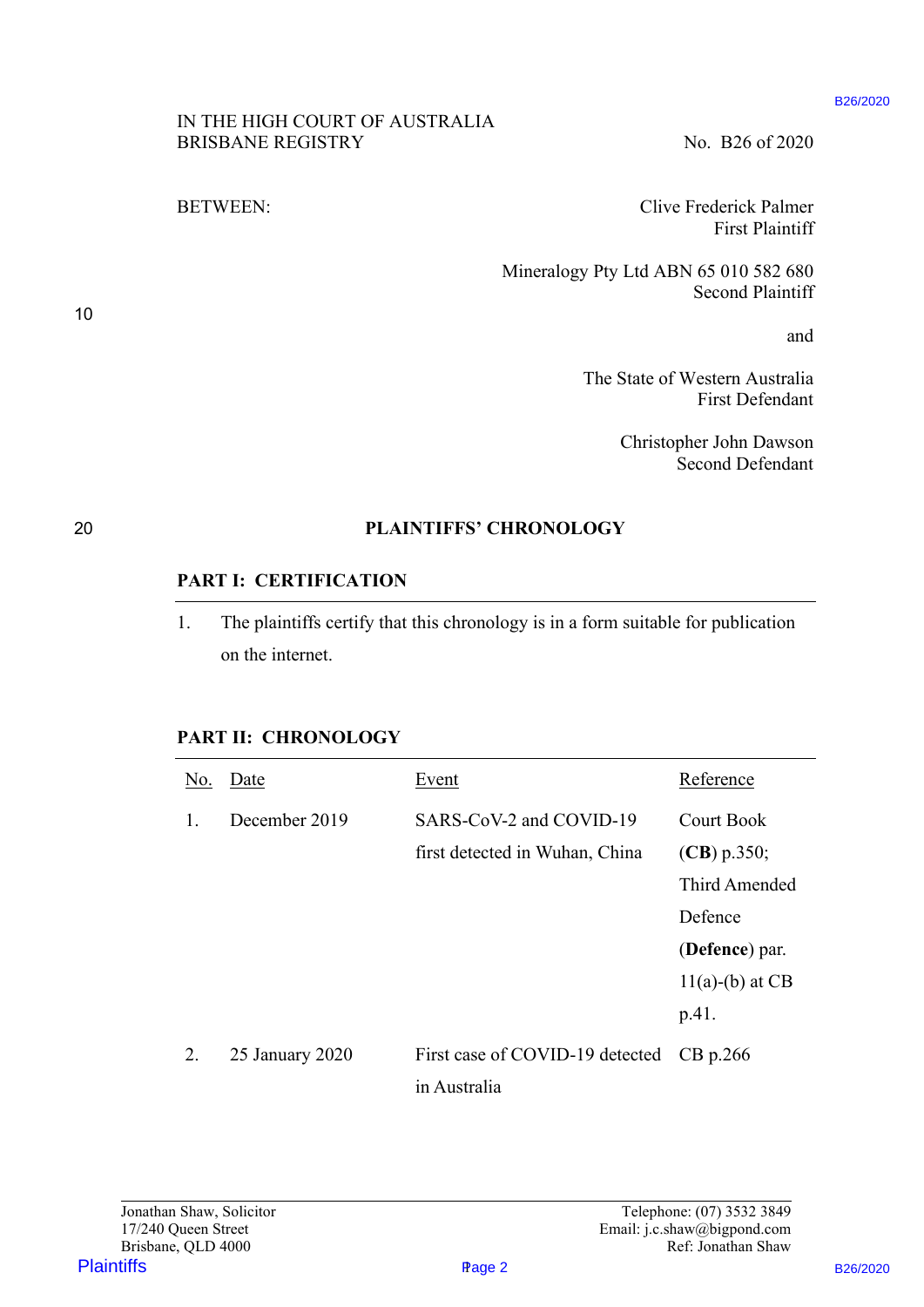|                   |            |                     |                                                                                                                                                                                                                                                                      |                                                                              | B <sub>26</sub> /2020 |
|-------------------|------------|---------------------|----------------------------------------------------------------------------------------------------------------------------------------------------------------------------------------------------------------------------------------------------------------------|------------------------------------------------------------------------------|-----------------------|
|                   | <u>No.</u> | Date                | Event                                                                                                                                                                                                                                                                | Reference                                                                    |                       |
|                   | 3.         | 30 January 2020     | World Health Organisation<br>declared COVID-19 to<br>constitute a Public Health<br>Emergency of International<br>Concern                                                                                                                                             | CB p.352                                                                     |                       |
|                   | 4.         | 21 February 2020    | The first case of COVID-19 in<br>Western Australia was detected                                                                                                                                                                                                      | Defence par.<br>15(b) at CB p.46                                             |                       |
|                   | 5.         | 15 March 2020       | Western Australian Minister for<br><b>Emergency Services, acting</b><br>pursuant to s 56 of the<br><b>Emergency Management Act</b><br>$2005$ (WA) (Act), declared a<br>state of emergency over the<br>whole of the State of Western<br>Australia to address COVID-19 | Defence par. 5 at<br>$CB$ p.40                                               |                       |
|                   | 6.         | Since 19 March 2020 | Western Australian Minister for<br><b>Emergency Services has</b><br>continuously extended the state<br>of emergency declaration over<br>the whole of Western Australia<br>pursuant to s 58 of the Act                                                                | Special Case,<br>par. 25                                                     |                       |
|                   | 7.         | 5 April 2020        | Second Defendant issued the<br>Quarantine (Closing the Border)<br>Directions (WA) (Directions),<br>paragraph 4 of which provides,<br>"A person must not enter<br>Western Australia unless the<br>person is an exempt traveller."                                     | Palmer v State<br>of Western<br>Australia (No.<br>4) [2020] FCA<br>1221, [2] |                       |
| <b>Plaintiffs</b> |            |                     | <b>Page 3</b>                                                                                                                                                                                                                                                        |                                                                              | B26/2020              |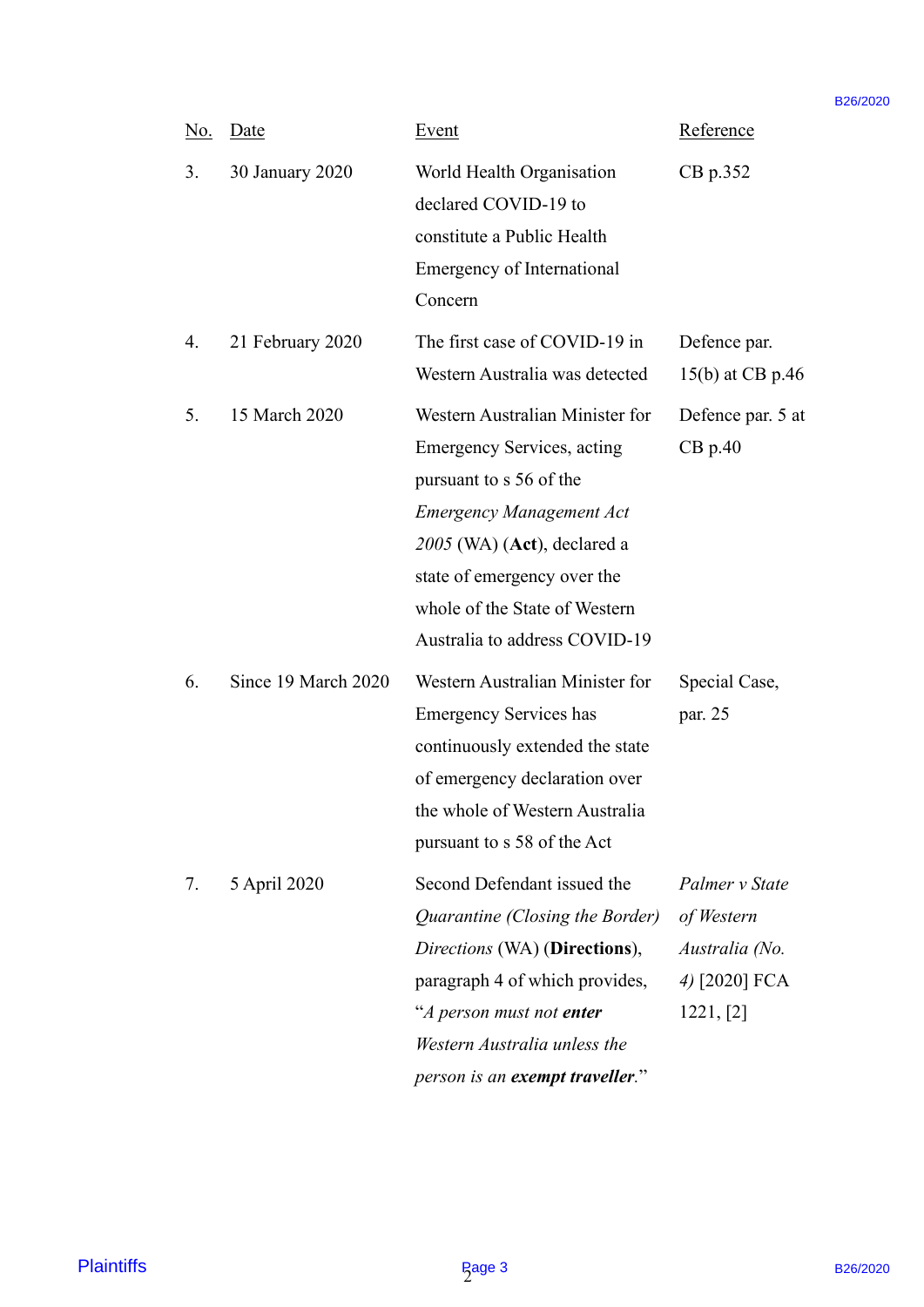|                   |            |                    |                                                                                                                                                                                                                                                                                                                                                                                                                                                          |                                                                         | B <sub>26</sub> /2020 |
|-------------------|------------|--------------------|----------------------------------------------------------------------------------------------------------------------------------------------------------------------------------------------------------------------------------------------------------------------------------------------------------------------------------------------------------------------------------------------------------------------------------------------------------|-------------------------------------------------------------------------|-----------------------|
|                   | <u>No.</u> | Date               | Event                                                                                                                                                                                                                                                                                                                                                                                                                                                    | Reference                                                               |                       |
|                   | 8.         | Since 5 April 2020 | The closure of the Western<br>Australian border pursuant to the<br>Directions has been continued in<br>force by operation of the various<br>extensions of the state of<br>emergency pursuant to which the<br>Directions were authorised, with<br>the effect that first plaintiff, and<br>staff of the second plaintiff, have<br>been prohibited by the<br>Directions from entering<br>Western Australia without<br>permission of the second<br>defendant | Special Case,<br>par. 25, 27-30,<br>74-82.                              |                       |
|                   | 9.         | 18 May 2020        | The first plaintiff sought<br>permission to enter Western<br>Australia pursuant to the<br>Directions, which was refused                                                                                                                                                                                                                                                                                                                                  | Special Case,<br>par. 82                                                |                       |
|                   | 10.        | 25 May 2020        | This proceeding commenced in<br>original jurisdiction                                                                                                                                                                                                                                                                                                                                                                                                    | Writ of<br>Summons at CB<br>p.13                                        |                       |
|                   | 11.        | 16 June 2020       | Order of Chief Justice Kiefel<br>remitting part of matter to<br>Federal Court for trial                                                                                                                                                                                                                                                                                                                                                                  |                                                                         |                       |
|                   | 12.        | 25 August 2020     | Findings of fact published by<br>Rangiah J following trial of<br>remitted issues                                                                                                                                                                                                                                                                                                                                                                         | Palmer v State<br>of Western<br>Australia (No.<br>4) [2020] FCA<br>1221 |                       |
| <b>Plaintiffs</b> |            |                    | <b>Page 4</b>                                                                                                                                                                                                                                                                                                                                                                                                                                            |                                                                         | B26/2020              |